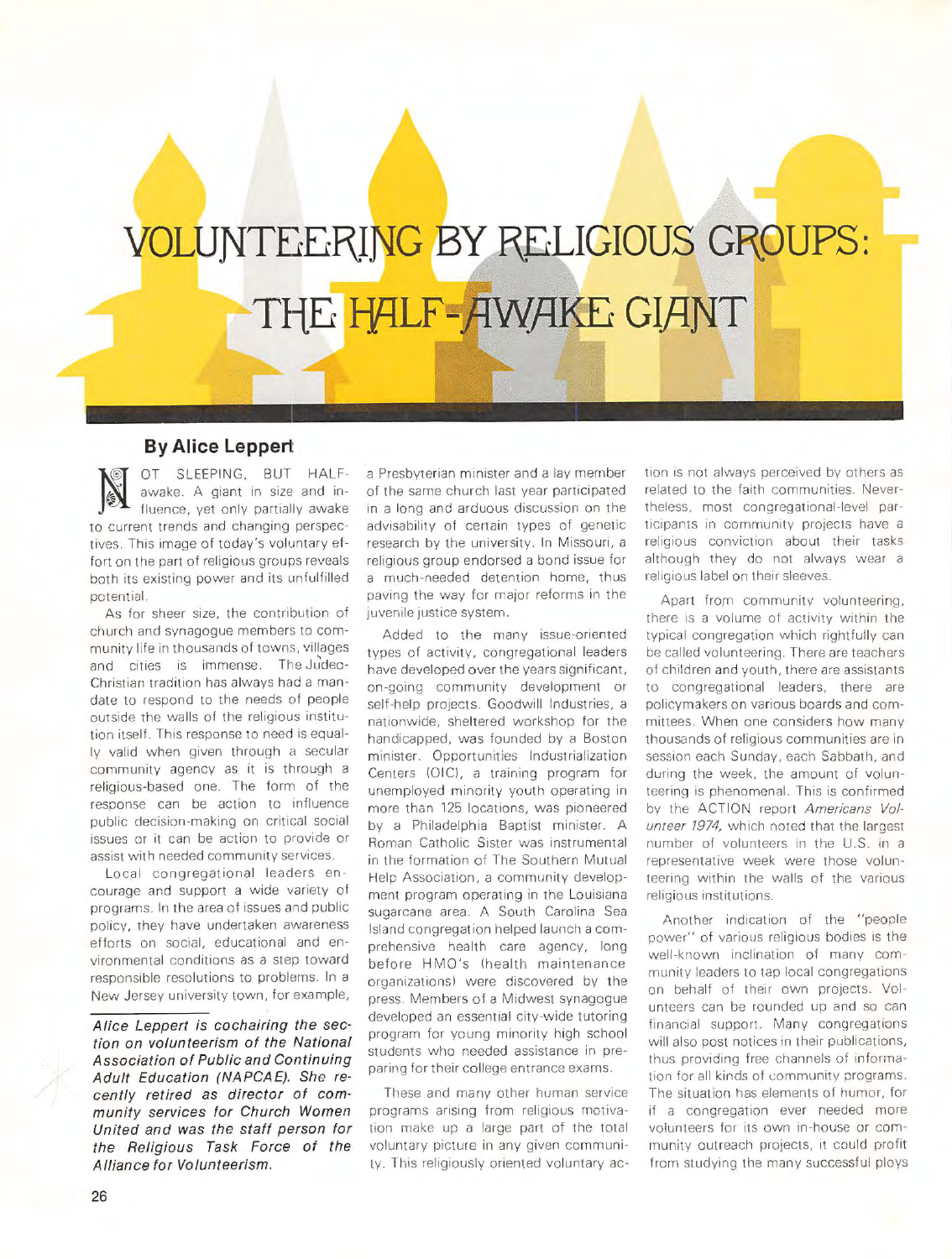used by outside groups on its own members.

**HEN ONE TAKES A CLOSER** look at the great array of religious-based voluntary action, however, there is more to observe than size and influence. One senses a mood of unreleased potential. There may be many reasons for this locked-up energy, but one major, relatively unnoticed development warrants special attention  $-$  the outcomes of the struggle for self-determination by local volunteers.

The history of the past dozen or so years is instructive in this regard. In the main, the action followed a recognizable pattern. Local congregations and local religious bodies pulled away from unquestioning acceptance of national level points of view. Local volunteers asserted their right to make their own choices about the kind of voluntary action deemed necessary to community wellbeing. They rejected centralized, national-level decision-making and made their own evaluation of neighborhood programs. They achieved local control and management of community-based activities. They moved into human service programs and into support for more effective health, education and social services in the community. Meanwhile, national level leadership did not always see eye to eye with local priorities, for some had formed their own ideas of what constitutes effective voluntary action.

A recent conversation which took place in a Florida west coast city dramatizes this shift toward local autonomy and the gap between local and national attitudes. Several national leaders were observing some older women volunteers sorting and mending huge stacks of clothing for emergency use by migrant, low-income and neighborhood families. One of the visiting national leaders, unimpressed by the whole scene, told the managers of the clothing exchange that the volunteers, in her opinion, were "behind the times and should have closed up the project long ago in favor of political action." The manager replied, "We're here because the migrants and the neighborhood people want this center to operate, and as long as they support it, we intend to stay at this location and keep our doors open. In the meantime, we need every one of our senior citizen volunteers to help at the center."

The manager was saying in effect that the clothing exchange center was just one answer to an authentic community need. In spite of the lack of enthusiasm on the part of national leadership for what was perceived as an outmoded Good Samaritan response, the center would continue its community service. By working at the center, the women were not objecting to needed political action by other volunteers but were choosing to provide a needed "recycling" service which they knew was acceptable to the community and was within their ability to provide.

Another illustration of this shift toward local decision-making was the action taken by an East Coast congregation after . receiving suggestions from a national office about ways of responding to urban crises. A committee was authorized to contact the leadership of an inner city agency to find out what was needed by the neighorhood people as determined by the people themselves and match this with the congregation's ability to financial and human resources.

After months of careful listening to the people and first-hand observation of the deplorable conditions they faced, the congregation felt it should respond to the urgent request by the inner city people to help with a specific health problem $-$ the lack of dental care. A neighborhood dental clinic was set up, office supplies secured, professional care arranged, and long-term support guaranteed.

When the report of the action was sent to the national office, it was clear that it would have preferred a report listing a march on city hall, a protest meeting, or some other highly visible, highly vocal, short-term response. It was also clear that the national office was downplaying community-services approaches to social change even when these services were provided at the request of the people involved. The local congregation, however, certain of its own knowledge of community desires, went ahead with the project.

These East Coast volunteers and many other local groups gradually developed a sure knowledge of the human service needs of their neighborhood. They used the styles of operation which suited their neighborhoods. They exercised the important skills of policy-making and program management. They developed ways to guarantee public participation.

Furthermore, some local leaders began to underscore their new authority and control by the power of the purse. Instead of responding automatically to financial quota requests from national headquarters, they retained large portions of locally raised funds for their own locally operated programs. They successfully challenged the older practice of sending local monies to national offices for distribution back to other local communities according to national priorities which were set without prior local input and agreement.

In other words, consumerism in the broad sense of the word penetrated the local religious scene. The leaders of community efforts now set their own locally accepted goals for human services in the health, education, and social services fields. These consumer movement pioneers were the minority and low-income groups within the various religious congregations and their supporters from these same religious bodies. They were a major factor in the transfer of power from national to local levels.

The move toward autonomy resulted in the formation of large numbers of human services programs by religiously motivated citizens. These included such programs as day care centers, nutrition programs, half-way houses, older adult programs, neighborhood clinics, crisis intervention centers, youth employment and training programs, tutoring programs and emergency centers for food, clothing and furniture. While the programs were largely spontaneous developments, there were some notable exceptions. Several national religious bodies initiated and still continue to sponsor certain human service programs needed by community residents.

In time, many of the locally initiated programs served the entire community, not just the members of various religious groups. This community-wide approach made it possible to acquire legal incorporation for the program and to receive funds from government, foundations and other sources. In most cases, sponsorship by the original religious body was not ignored, for some of their representatives became active board members with a strong voice in policy-making for the incorporated agency.

This new grass-roots strength was increased by the preoccupation of some national offices with the more dramatic, issue-raising, advocacy approaches. Leadership development for local programs received minimal attention as national efforts concentrated on analysis and discussion, awareness or consciousness-raising exercises and methods of influencing public policy. The net effect was a downgrading of the steady, long-term human services needed by the aging, the young, the sick, and others with special health, education and social service needs. Volunteering in the human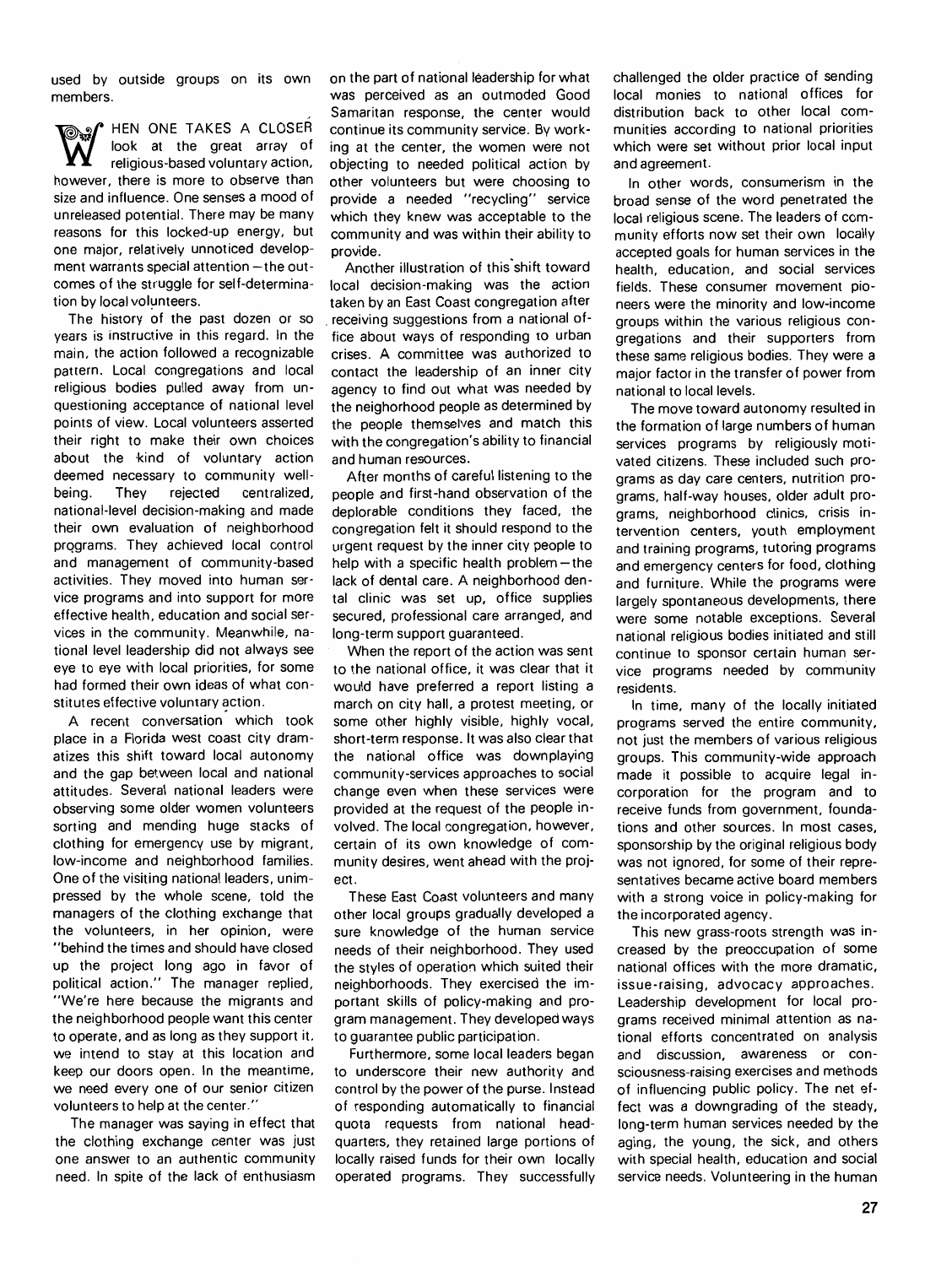

In addition, some national leadership, influenced strongly by one wing of the feminist movement, backed away entirely from the concept of volunteering. The direct-service volunteer became a specific target for disapproval. Some felt that this type of volunteer contributed to economic injustice by taking away jobs from workers who could have been employed in the various programs. Women with paid jobs, on the other hand, were "proving their worth" by receiving a pay check. The phrase "just a volunteer" held as little attraction as "just a housewife" someone with half the talent and half the dependability of a paid worker. On the other hand, advocacy volunteering was seldom if ever identified as volunteering. It was referred to as citizen involvement. justice ministry, social action, public policy-making, or by similar phrases of approbation.

The national-level neglect of leadership needs for local. community-action, directservice programs left a vacuum on the local level which was filled by other volunteer-serving agencies. Over the past decade, grassroots volunteers turned in increasing numbers to new community sources of training and education. This is a trend which shows no sign of reversing.

 $\mathbb{R}$  / State and community colleges, with their continuing education mandate to serve all public needs, are making the most of their growing opportunities. They are reaching out to all volunteers, religious organizations, and other groups with responsibility for operating programs. They have expertise in the nontraditional or nonformal approaches to education and are using these methods in their training offerings. The New Jersey Montclair State College's 1977-78 courses on "Community and Educational Program Development in Human Services" and on "Training and Development in Adult Organizations" are typical of many such local opportunities.

 $-1$  ...

 $\frac{1}{\sqrt{2}}$ 

 $\setminus$ 

 $\mathcal{N}$ 

Other local program leaders are discovering the training resources of the Voluntary Action Centers (VACS), Volunteer Bureaus and state offices of volunteerism. Some are finding various organizational development institutes quite helpful. These agencies supply short-term seminars in fiscal responsibility, goal-setting techniques, board effec-

tiveness, staff and volunteer effectiveness and other essentials of good management.

**K** HE QUESTION WHICH NEEDS to be addressed by religious leadership concerns the quality of the interaction between local congregations and their national or connectional offices. Are the leaders of both groups undertaking a joint reappraisal of the consequences of well-intentioned but lopsided, unholistic action? Are they scrutinizing together some of the popular but inadequate strategies for social change? Are grassroots desires not only listened to but accepted? Cooperative progress along these lines will help free the giant of religious-based voluntary action so that it can move ahead with more vigor and greater self-confidence.

First, there is increased recognition of the importance of utilizing volunteers for their competencies rather than their availability or status. Congregational members with particular gifts and proven knowledge in specialized fields are being sought for volunteer assistance to community programs and to programs within the religious community. These volunteers often take short-term assignments designed to fit their personal schedules and look upon their contributions as a form of technical assistance. They include librarians, reading consultants, media experts, financial advisors, urban planners, child development and youth guidance instructors, and business managers. The noticeable increase in volunteering by men is probably associated with this trend toward com· petency recruitment. The growing will· ingness of staff to utilize volunteers with these special capabilities is a welcome mark of maturity.

Second, there is a better understanding of the way volunteer programs fit into the larger, more comprehensive efforts of the entire community. Increasingly, leaders see the importance of relating to other agencies holding the same overall goals. There is evidence that leaders realize direct service approaches and advocacy approaches should be mutually supportive. Comprehensive planning by com· munities is helping to eliminate overlap and foster more effective ways of using volunteer resources. Comprehensive approaches increase the cooperation among varied groups of volunteers, all of whom accept the commonly held major goals for community betterment.

A Colorado director of a strong mealson-wheels program, for example, uses